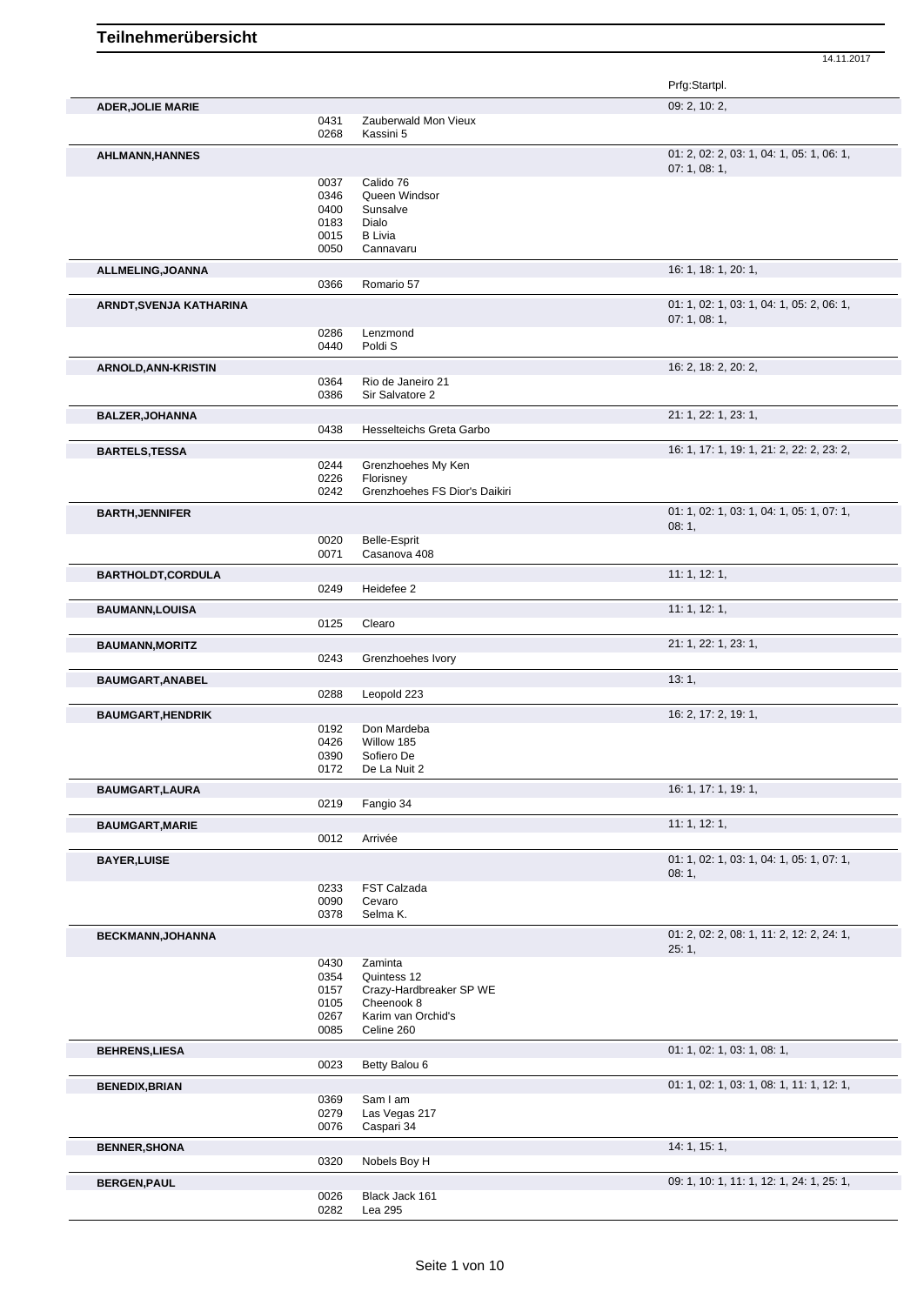|                               |              |                            | Prfg:Startpl.                                           |
|-------------------------------|--------------|----------------------------|---------------------------------------------------------|
| <b>BORGMANN, VIVIEN</b>       |              |                            | 14: 1, 15: 1,                                           |
|                               | 0027         | <b>Bob Sinclair R</b>      |                                                         |
| <b>BORMANN, FINJA</b>         |              |                            | 01: 1, 02: 1, 04: 2, 06: 2,                             |
|                               | 0155         | Crazy Chara                |                                                         |
|                               | 0001         | A crazy son of Lavina      |                                                         |
|                               | 0030         | Brisbane 12                |                                                         |
|                               | 0301         | Lucky Friday 2             |                                                         |
|                               | 0156         | Crazy Santa Claus          |                                                         |
| <b>BOY, HENRIKE-SOPHIE</b>    |              |                            | 24: 1, 25: 1,                                           |
|                               | 0021         | Bellini 54                 |                                                         |
| <b>BRAUNERT, ANNA</b>         |              |                            | 01: 1, 02: 1, 03: 1, 08: 1, 11: 1, 12: 1,               |
|                               | 0407         | Unity B                    |                                                         |
|                               | 0300         | Lorento B                  |                                                         |
|                               | 0013         | Asterix 676                |                                                         |
| <b>BREMERMANN, TOBIAS</b>     |              |                            | 01: 2, 02: 2, 03: 1, 04: 1, 06: 1, 07: 1,               |
|                               |              |                            | 08:1,                                                   |
|                               | 0355         | Quintino B                 |                                                         |
|                               | 0416         | Vienetta 6                 |                                                         |
|                               | 0415         | Vicky 216                  |                                                         |
|                               | 0383         | Singulord B                |                                                         |
|                               | 0357         | Quinturo                   |                                                         |
|                               | 0107         | Chelino B                  |                                                         |
|                               |              |                            | 01: 2, 02: 2, 03: 1, 08: 1,                             |
| <b>BRODHECKER, JOHANNES</b>   | 0278         | Lara 514                   |                                                         |
|                               | 0391         | Soleil Levant 2            |                                                         |
|                               | 0341         | Quashquai                  |                                                         |
|                               |              |                            |                                                         |
|                               | 0088<br>0371 | Cermit 15<br>Saphira 199   |                                                         |
|                               |              |                            |                                                         |
| <b>BUBANZ, PAULINE</b>        | 0367         | Romello 3                  | 16: 1, 17: 1, 19: 1,                                    |
|                               |              |                            |                                                         |
| <b>BUSCH-KUFFNER, ANTONIA</b> | 0362         | Reitland's Obama           | 14: 1, 15: 1,                                           |
|                               |              |                            |                                                         |
| <b>CARSTENSEN, BEEKE</b>      |              |                            | 01: 1, 02: 1, 03: 1, 04: 2, 05: 1, 06: 2,<br>07:1,08:1, |
|                               | 0054         | Cara Mia 85                |                                                         |
|                               | 0412         | Venetzia                   |                                                         |
|                               | 0285         | Lenett                     |                                                         |
|                               | 0144         | Constanze 55               |                                                         |
|                               | 0034         | Cadour 2                   |                                                         |
|                               |              |                            |                                                         |
| <b>CARSTENSEN, NIELS</b>      |              |                            | 01: 1, 02: 1, 03: 1, 04: 1, 05: 1, 06: 1,<br>07:1,08:1, |
|                               | 0351         | Quincy 137                 |                                                         |
|                               | 0327         | PBM Best of Balou FBW      |                                                         |
|                               | 0370         | Sandro Gold                |                                                         |
|                               |              | Chambertino 5              |                                                         |
|                               | 0098         |                            |                                                         |
|                               | 0038         | Calippa 7                  |                                                         |
|                               | 0031<br>0220 | Bugatti 44<br>Farino 119   |                                                         |
|                               |              |                            |                                                         |
| <b>CARSTENSEN, TEIKE</b>      | 0054         | Cara Mia 85                | 04: 2, 05: 1, 06: 2, 07: 1, 08: 1,                      |
|                               | 0412         | Venetzia                   |                                                         |
|                               | 0432         | Zürich 4                   |                                                         |
|                               | 0285         | Lenett                     |                                                         |
|                               | 0144         | Constanze 55               |                                                         |
|                               | 0034         | Cadour 2                   |                                                         |
| <b>CARSTENSEN, TJADE</b>      |              |                            | 11: 1, 12: 1,                                           |
|                               | 0432         | Zürich 4                   |                                                         |
|                               |              |                            |                                                         |
| <b>DALLMANN, JOSEPHINE</b>    | 0063         | Carlos S                   | 01: 1, 02: 1, 03: 1, 04: 1, 06: 1, 07: 1,               |
|                               | 0231         | Fredy de lux               |                                                         |
|                               |              |                            |                                                         |
| <b>DEGENER, CARLA MARIE</b>   |              |                            | 14: 1, 15: 1,                                           |
|                               | 0404         | Top Gismo                  |                                                         |
| DEILMANN-WALSH, ELISA MAE     |              |                            | 09: 1, 10: 1, 21: 1, 22: 1, 23: 1,                      |
|                               | 0317         | Na Also                    |                                                         |
|                               | 0256         | Holsteins Smilla           |                                                         |
| DELVENTHAL, NEELE MARIE       |              |                            | 13:1,                                                   |
|                               | 0149         | Cornetta 37                |                                                         |
| <b>DERLIEN, ANNA</b>          |              |                            | 16: 1, 17: 1,                                           |
|                               | 0424         | Wettiner 6                 |                                                         |
| DETHLEFSEN, JANE SOPHIE       |              |                            | 11: 1, 12: 1,                                           |
|                               | 0255         | Hof Schretstakens Chrysler |                                                         |
|                               | 0347         | Quent 5                    |                                                         |
|                               | 0159         | Cris Cab                   |                                                         |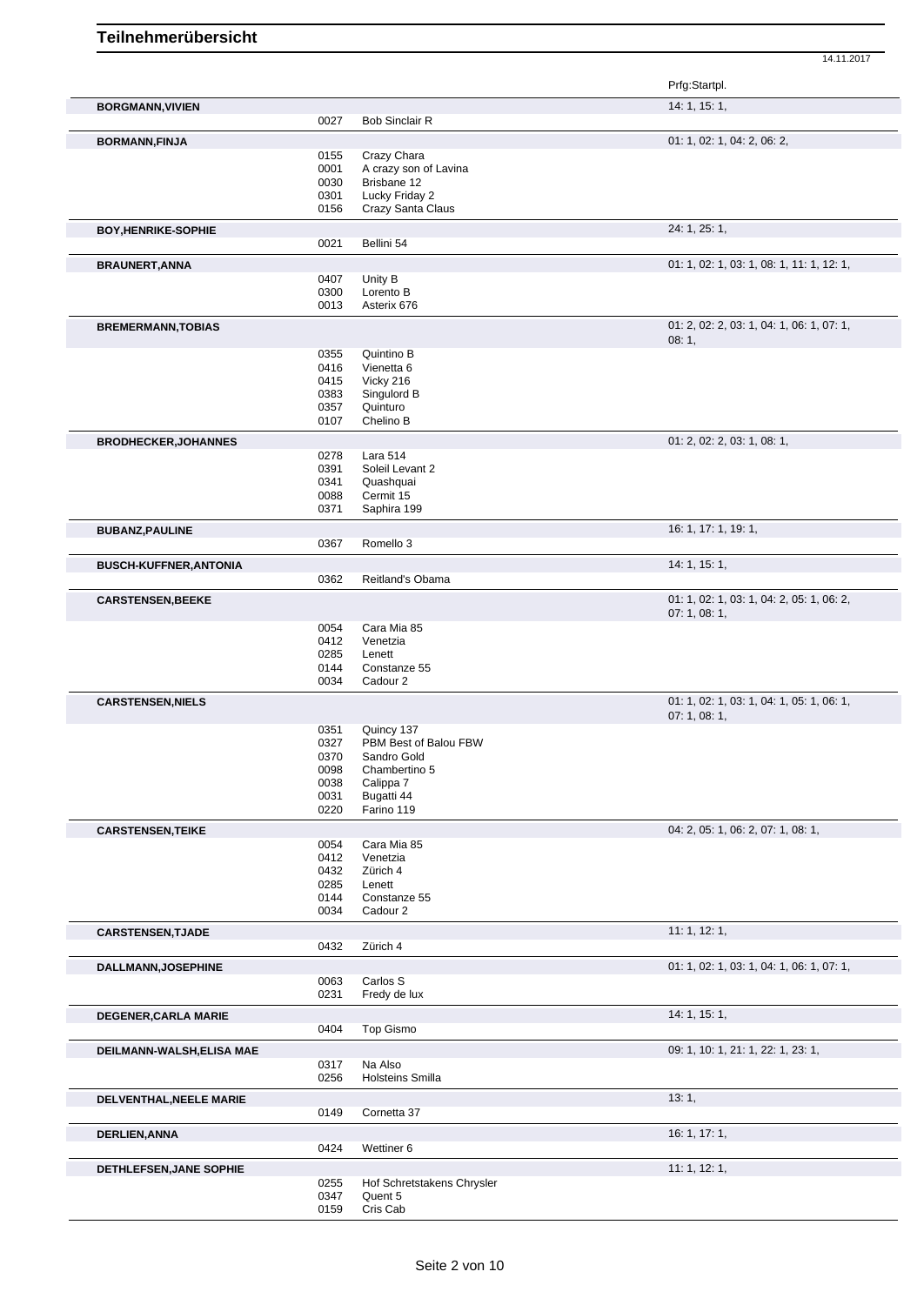Prfg:Startpl. **DUPREE,SHARI ANN** 21: 1, 22: 1, 23: 1, 0161 Crown Wishing Well 0179 Desert King 3 **DUPREE, SOPHIE** 16: 1, 17: 1, 19: 1, 0381 Setup OLD **EDZARDS,PIA** 16: 1, 17: 1, 19: 1, 0427 Wintertraum 27 **EHRHORN, JULIA** 01: 1, 02: 1, 03: 1, 05: 1, 05: 1, 05: 1, 05: 1, 05: 1, 05: 1, 05: 1, 05: 1, 05: 1, 05: 1, 05: 1, 05: 1, 05: 1, 05: 1, 05: 1, 05: 1, 05: 1, 05: 1, 05: 1, 05: 1, 05: 1, 05: 1, 05: 1, 05: 1, 05: 1, 05: 1, 05 Caprice 391 **ENGELKE,FREYA** 13: 1, 20028 Borika 2 Borika 2 **ENGELKEN,TRISTAN** 02: 2, 03: 1, 08: 1, 11: 2, 12: 2, 0127 Clitschko 7<br>0066 Carozza 0066 Carozza<br>0151 Cosimo Cosimo 56 0275 Lalotta 4<br>0073 Caspaia 0073 Caspaja<br>0024 Beyonce Beyonce 10 **FEINDT,JAN-PHILIPP** 01: 1, 02: 1, 03: 1, 04: 1, 05: 1, 07: 1, 08: 1, 0070 Casanova 395 0150 Cosi Go **FELDHAUS,FREDERIKE** 14: 1, 15: 1, 0177 Delray 3 **FRENZEL, ANNA-LENA** 14: 1, 15: 1,<br>
0374 Schierensees Heavy Cross Schierensees Heavy Cross **FRICKE, NINA** 16: 1, 18: 1, 20: 1, 18: 1, 20: 1, 19: 1, 20: 1, 19: 1, 20: 1, 16: 1, 18: 1, 20: 1, 19: 1, 20: 1, Herrenhäuser **GARRN,MARLINA** 16: 1, 17: 1, 19: 1, 19: 1, 19: 1, 19: 1, 19: 1, 19: 1, 19: 1, 19: 1, 19: 1, 19: 1, 19: 1, 19: 1, Di Baggio 4 GERDENER, ALEXANDER **CERDENER, ALEXANDER** 0258 Imagine 12 Imagine 12 **GEUE,FREDERIK 01: 1, 02: 1,** 02: 1, 02: 1, 02: 1, 02: 1, 02: 1, 02: 1, 02: 1, 02: 1, 02: 1, 02: 1, 02: 1, 02: 1, 02: 1, 02: 1, 02: 1, 02: 1, 02: 1, 02: 1, 02: 1, 02: 1, 02: 1, 02: 1, 02: 1, 02: 1, 02: 1, 02: 1, 02: 1, 02: 0140 Confiance 4<br>0072 Cashmere T Cashmere Touch 2 GOETTER, ANNE **COLLECTER, ANNE** 04: 1, 05: 1, 07: 1, 08: 1, 07: 1, 08: 1, 07: 1, 08: 1, 07: 1, 08: 1, Cheyenne 1089 GRANDKE,ISABELLE **CRANDKE,ISABELLE** 0302 Luna 1422 **CRANDKE,ISABELLE** 0302 Luna 1422 0302 Luna 1422<br>0213 Elusive To 0213 Elusive Touch<br>0290 Let's Fetz 9 Let's Fetz 9 0126 Cleonia 0145 Contendra FK<br>0361 Quukske Quukske **GRIMME, ANNA-SOFIE** 16: 1, 17: 1, 19: 1, 0270 L'esperanza 3 **GROBOSCH,MADELEINE** 24: 2, 25: 1, 0316 My Lady 150 0311 Mir doch egal<br>0388 Smiley 11 Smiley 11 **GROLLE, JETTE-ANNABELLE** 11: 1, 12: 1, 0048 Cando B **GRUNWALD,NANE** 16: 1, 17: 1, 19: 1, 0392 Solitaire 89<br>0399 Sülberg Sülberg **HAASE,FRANZISKA** 16: 1, 17: 1, 19: 1, 19: 1, 19: 1, 19: 1, 19: 1, 19: 1, 19: 1, 19: 1, 19: 1, 19: 1, 19: 1, 19: 1, Lorentino 11 **HACHT,ELISA MARLENE VON CON CONSULTER AND RESERVE THE SECOND OF SECOND CONSULTER AND ON A SET OF SECOND OF SECOND CONSULTER AND RESERVE THE SECOND OF SECOND AND RESERVE THE SECOND OF SECOND CONSULTER AND ON A SECOND O** 0130 Clown 23<br>0329 Perth 8 0329 Perth 8<br>0276 Lancoo Lancoon **HAFERKORN-HOHAUS,LUISE** 11: 1, 12: 1, 0004 Alison By Cartoflex **HAGEMANN,ALMA-MARA** 01: 1, 02: 1, 03: 1,<br>
0439 Sylvia H Sylvia H **HAMANN,LINN** 01: 2, 02: 2, 03: 1, 04: 2, 06: 2, 07: 1, 08: 1, 0089 Cesano 5

14.11.2017

0164 Crystal Clear

<sup>0049</sup> Canette 2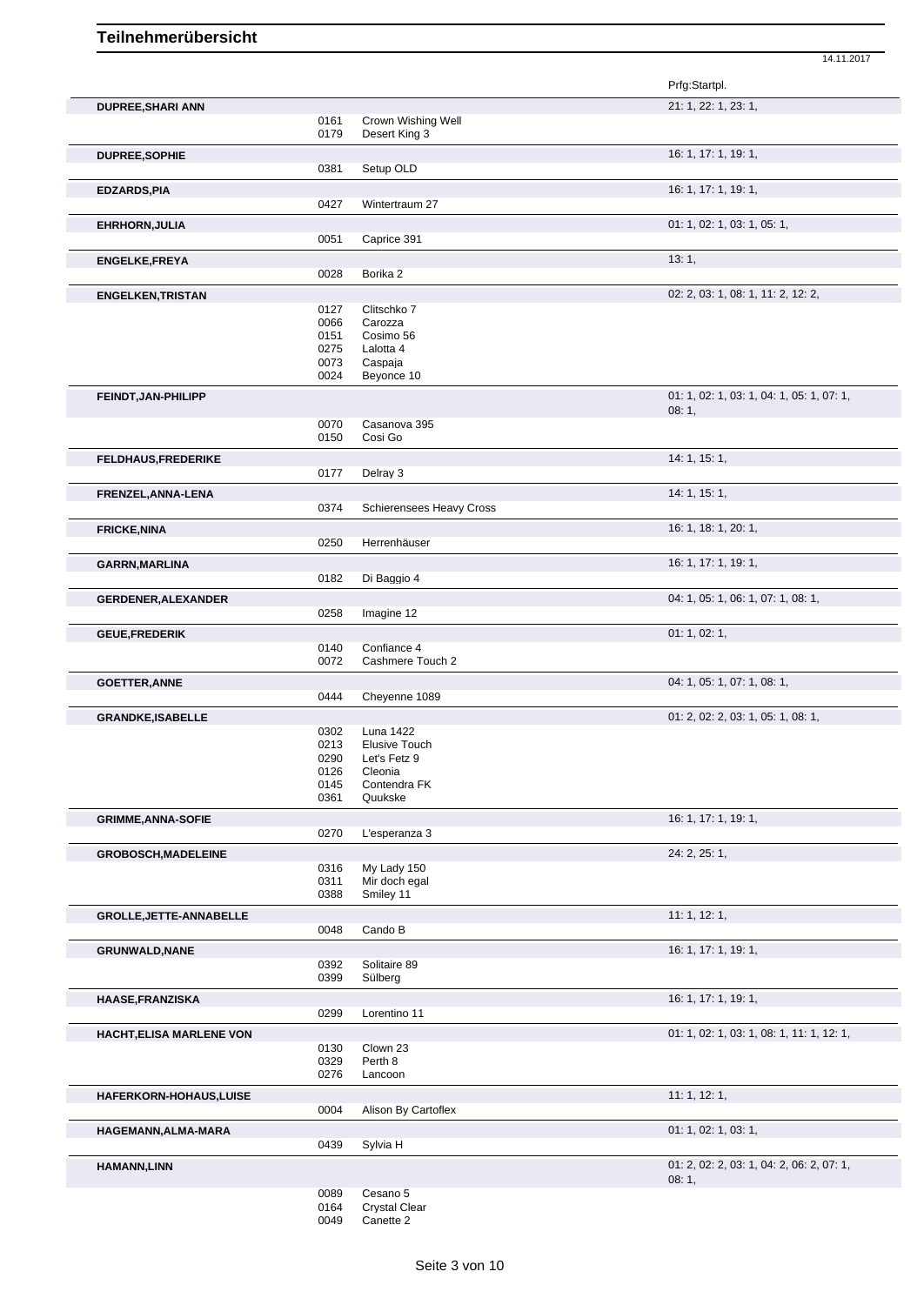|                             |              |                       | Prfg:Startpl.                             |
|-----------------------------|--------------|-----------------------|-------------------------------------------|
|                             | 0069         | Casallvano            |                                           |
| <b>HASENKLEVER, MELINA</b>  |              |                       | 13:1,                                     |
|                             | 0120         | Classic Boy 24        |                                           |
|                             | 0260         | It's Hollister        |                                           |
|                             |              |                       | 01: 2, 02: 2, 03: 1, 08: 1,               |
| <b>HECHT, HENRYK MARVIN</b> | 0102         | Charming Girl 13      |                                           |
|                             | 0273         | Lady Bavaria          |                                           |
|                             |              |                       | 13:1,                                     |
| <b>HEEMSOTH, JAN</b>        | 0235         | Genius 110            |                                           |
|                             | 0314         | Misty Morning 2       |                                           |
|                             |              |                       | 16: 1, 17: 1, 19: 1,                      |
| <b>HEIDORN, ANTONIA</b>     | 0322         | Ogardens Sandman      |                                           |
|                             |              |                       |                                           |
| <b>HEITE, LIV MALIN</b>     |              |                       | 14: 1, 15: 1,                             |
|                             | 0055         | Caracho 12            |                                           |
| <b>HEROLD, JOSHUA</b>       |              |                       | 01: 1, 02: 1, 03: 1, 08: 1,               |
|                             | 0328         | Penny Ponti Pendi L   |                                           |
|                             | 0165         | Cupido 97             |                                           |
| HINKMANN, LAURA             |              |                       | 04: 1, 05: 1, 06: 1, 07: 1,               |
|                             | 0053         | Captain Jack 44       |                                           |
| <b>HINNERS, SOPHIE</b>      |              |                       | 01: 2, 02: 2, 03: 1, 04: 2, 05: 1, 06: 1, |
|                             |              |                       | 07:1,08:1,                                |
|                             | 0211         | Eliza 49              |                                           |
|                             | 0108         | Chengdu               |                                           |
|                             | 0450         | Quel Quidam           |                                           |
|                             | 0337<br>0067 | Pride 16<br>Cartier P |                                           |
|                             |              |                       |                                           |
| <b>HOEPER, KIM PAULINE</b>  |              |                       | 11:1, 12:1,                               |
|                             | 0360         | Quite Cantino         |                                           |
| <b>HOLSTEN, SINA MARIE</b>  |              |                       | 13:1,                                     |
|                             | 0261         | Jalta 13              |                                           |
| <b>HOLTFRETER, MARIE</b>    |              |                       | 14: 1, 15: 1,                             |
|                             | 0405         | Tyra M                |                                           |
| HOLTKAMP-ENDEMANN, CARLOTT  |              |                       | 21: 1, 22: 1, 23: 1,                      |
|                             | 0075         | Caspar HE WE          |                                           |
|                             |              |                       |                                           |
| HOLZMANN, JULIAN            | 0240         |                       | 01: 1, 02: 1, 03: 1, 05: 1,               |
|                             |              | Gladdys 32            |                                           |
| <b>HOPPE, ANDREA</b>        |              |                       | 01: 1, 02: 1, 03: 1, 04: 1, 05: 1, 06: 1, |
|                             | 0272         | La Fleur B            | 07:1,08:1,                                |
|                             | 0190         | Dolce Vita 224        |                                           |
|                             | 0277         | Lanxima               |                                           |
|                             | 0214         | Enessa                |                                           |
|                             | 0387         | Slanelough Ultimatum  |                                           |
| <b>HUESMANN, JOHANNA</b>    |              |                       | 04: 1, 06: 1, 07: 1,                      |
|                             | 0008         | Amity B.              |                                           |
|                             |              |                       | 01: 1, 02: 1, 03: 1, 04: 1, 05: 1, 06: 2, |
| JAEGER, ANNIKA              |              |                       | 07:1,08:1,                                |
|                             | 0283         | Ledie Mecklenburg     |                                           |
|                             | 0227         | For Player            |                                           |
| <b>JANETZKO,IDA</b>         |              |                       | 21: 1, 22: 1, 23: 1,                      |
|                             | 0199         | Doubtless             |                                           |
|                             |              |                       | 16: 1, 18: 1, 20: 1,                      |
| <b>JENDROSSEK, ANNALENA</b> | 0193         | Don Rio               |                                           |
|                             |              |                       |                                           |
| JENSEN, EMILIA JOSEPHINA    |              |                       | 16: 1, 17: 1, 19: 1,                      |
|                             | 0363         | Resümee 4             |                                           |
| <b>JOHANNSEN, MATTIS</b>    |              |                       | 11: 2, 12: 2,                             |
|                             | 0143         | Conrino MB            |                                           |
|                             | 0110         | Chicca-Blue           |                                           |
| <b>JOHANNSEN, THIES</b>     |              |                       | 11: 2, 12: 2,                             |
|                             | 0044         | Can Christiano        |                                           |
|                             | 0092         | Chacco Belle          |                                           |
|                             | 0111         | Chicolina 10          |                                           |
| <b>JOLK, VINCENT</b>        |              |                       | 13:1,                                     |
|                             | 0442         | Shara 13              |                                           |
| JUERGENS, ANNA-MARGARETA    |              |                       | 21: 1, 22: 1, 23: 1,                      |
|                             | 0146         | Contrast S            |                                           |
|                             | 0009         | Andor BKO             |                                           |
| <b>JURISCH, ANNA</b>        |              |                       | 01: 2, 02: 1, 03: 1, 05: 1, 08: 1,        |
|                             | 0284         | Legende 122           |                                           |
|                             |              |                       |                                           |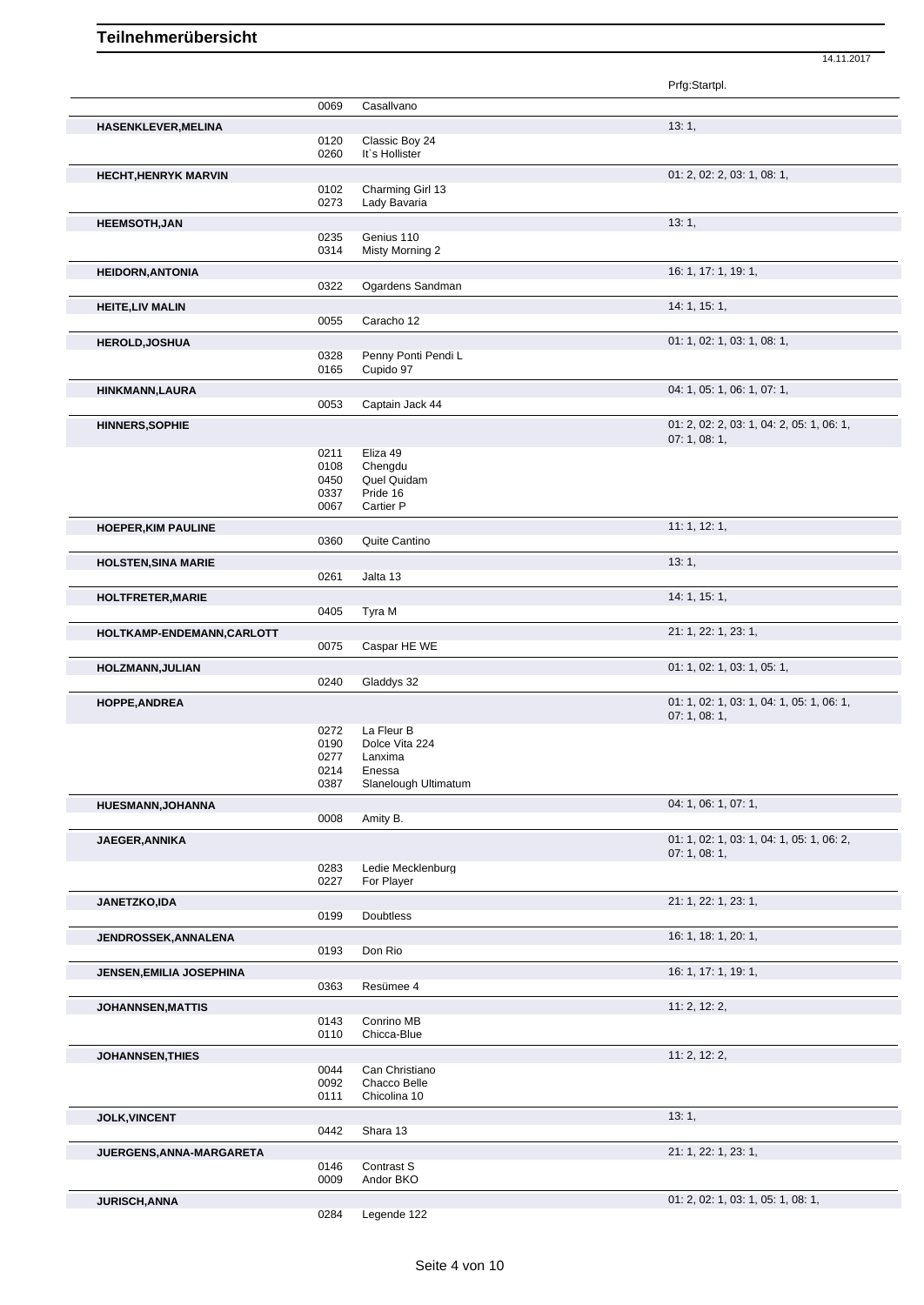Prfg:Startpl. 0348 Questo Vincitore 0087 Centello 2 **KAHRS,JANA** 16: 1, 18: 1, 20: 1, 18: 1, 20: 1, 16: 1, 18: 1, 20: 1, 16: 1, 18: 1, 20: 1, 16: 1, 18: 1, 20: 1, 16: 1, 16: 1, 20: 1, 16: 1, 20: 1, 16: 1, 20: 1, 16: 1, 20: 1, 16: 1, 20: 1, 16: 1, 20: 1, 16: 1, 20: 1, 16: 1, 0170 Darlings Destiny 0321 Noblesse 236 **KAMPS, ANNE-SOPHIE** 16: 1, 17: 1, 19: 1, 0380 Serenade 157 0196 Donnerballerina 0379 Serenada 10 **KARSTENS,SARA** 11: 1, 12: 1, 0134 Collector 2 **KAUTZ, PHILIPP 13: 1, 1999 13: 1, 1999 13: 1, 1999 13: 1, 1999 13: 1, 1999 13: 1, 1999 13: 1, 1999 13: 1, 1999 13: 1, 1999 13: 1, 1999 13: 1, 1999 13: 1, 1999 13: 1, 1999 13: 1, 1999 13: 1, 1999 13: 1, 1999 13: 1, 1999 13** 0428 Witt Terra **KLINDWORTH,KONSTANTIN** 01: 1, 02: 1, 04: 1, 0086 Centano 9 **KNACK,ALIA** 01: 1, 02: 1, 03: 1, 04: 1, 05: 1, 06: 1, 07: 1, 08: 1, 0124 Claus Peter<br>0043 Campari 29 0043 Campari 295<br>0045 Can do it H Can do it H **KOCH,PHILIP** 01: 2, 02: 2, 03: 1, 04: 2, 05: 2, 06: 2, 07: 1, 08: 1, 0083 Cees 5 0113 Chilensky 0100 Chandler 7 0382 Shampagne Batilly **KOEBER,HANNAH** 01: 1, 02: 1, 03: 1, 0041 Calvados 129 **KREMER,LILLI** 01: 1, 02: 1, 03: 1, 04: 1, 05: 1, 06: 1, 07: 1, 08: 1, 0350 Quidam's As T<br>0291 Let's Go 114 0291 Let's Go 114<br>0394 Solon d'Aubre 0394 Solon d'Aubreville<br>0218 Fabulous 12 0218 Fabulous 12<br>0406 Union Jack 1 Union Jack 17 **KREZL,ELLEN** 01: 2, 02: 2, 03: 2, 08: 1, 11: 2, 12: 2, 0185 Diquido<br>0029 Brakaso Brakaschi **KRUEGER, VICTORIA RAPHAELA** 16: 1, 17: 1, 19: 1, 0203 Dundee Delight **KRUSE,MYLEN** 01: 1, 02: 2, 03: 1, 04: 1, 05: 1, 06: 2, 07: 1, 08: 1, 11: 2, 12: 2, 0263 Jolly Joker 52 0138 Concas 2 0016 Balduin 35 0056 Carat 120 0035 Caitano 34<br>0280 Latina S 4 0280 Latina S 4<br>0091 Chaccmo Chaccmo **KUHLAGE,TOBIAS** 01: 1, 02: 1, 03: 1, 04: 1, 05: 1, 06: 1, 07: 1, 0421 Waiyama<br>0293 Lindos 8 0293 Lindos 8<br>0132 Cocobon 0132 Cocobongo CR<br>0093 Chacco's Anna 0093 Chacco's Anna<br>0229 Forever 161 0229 Forever 161<br>0006 Ambrosio d' 0006 Ambrosio d'Alcy<br>0449 Croupier V Croupier V **KULLMANN,JOHANNA** 14: 1, 15: 1, 0099 Champ of Class 3 **LANGE,MAX** 13: 1, 0011 Ariados 0184 Diamond Donner 3 0178 Demet Angel Mour **LESNIAK,LILLY MARLEEN** 16: 1, 17: 1, 19: 1, 0173 De Wina 2 0248 Harrison 10 **LINDHOFF,MANUEL** 13: 1, 2008 **13: 1, 2008** 1, 2008 1, 2008 1, 2008 1, 2008 1, 2008 1, 2008 1, 2008 1, 2008 1, 2008 1, 2008 1, 2008 1, 2008 1, 2008 1, 2008 1, 2008 1, 2008 1, 2008 1, 2008 1, 2008 1, 2008 1, 2008 1, 2008 1, 0236 Georgia 184 **LUBINA,NELE** 16: 1, 17: 1, 19: 1, 0174 Deichhof's Whajaki<br>0333 Poesia 5

14.11.2017

Poesia 5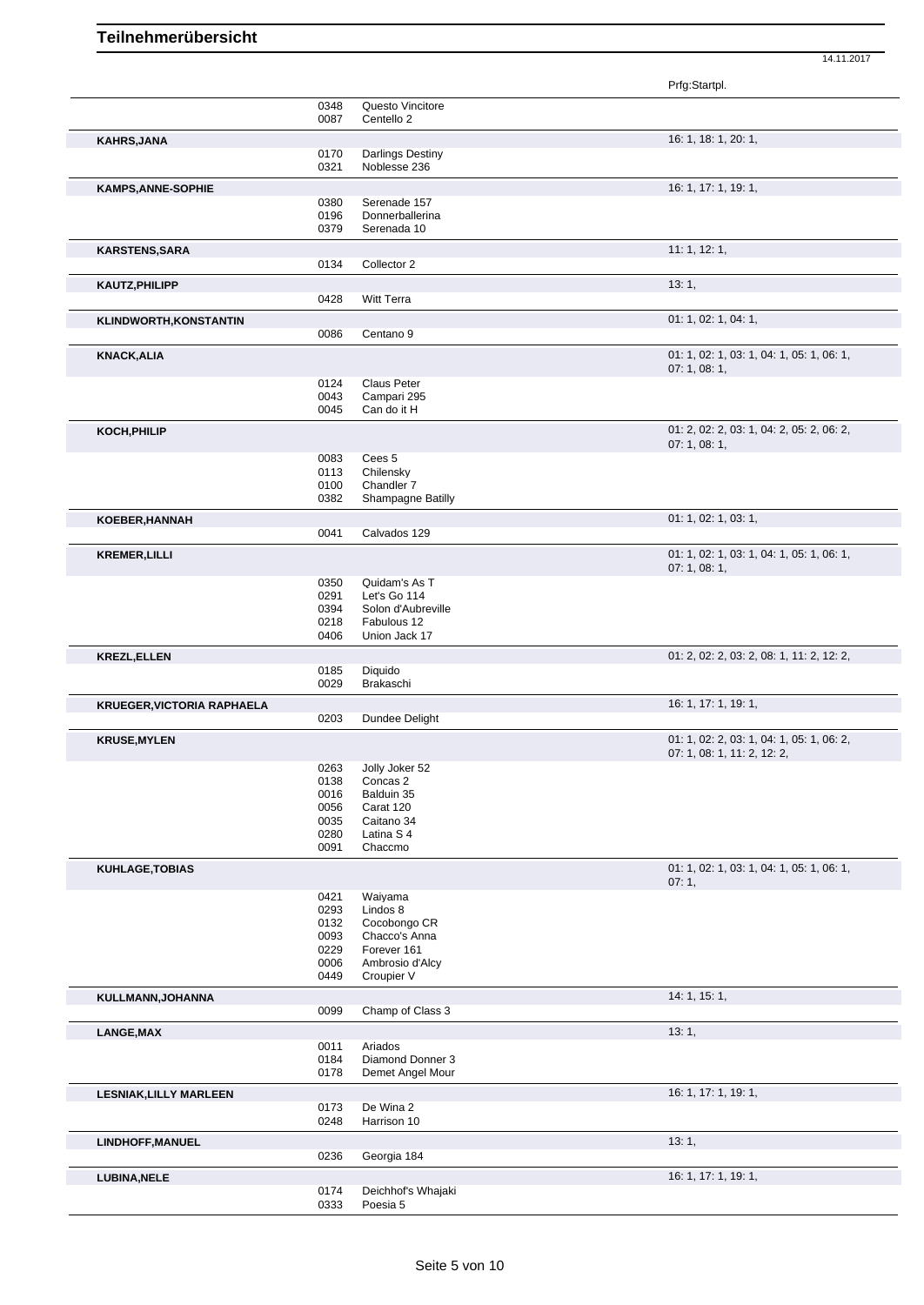|                                    |              |                                                | Prfg:Startpl.                             |
|------------------------------------|--------------|------------------------------------------------|-------------------------------------------|
| <b>MAACK,CHRISTOPH</b>             |              |                                                | 01: 1, 02: 1, 03: 1, 04: 1, 05: 1, 06: 1, |
|                                    |              |                                                | 07: 1, 08: 1,                             |
|                                    | 0206<br>0297 | Dyleen<br>Lord Qredo de Galoubet               |                                           |
|                                    | 0133         | Codex K                                        |                                           |
|                                    | 0410         | Van Helsing's Girl                             |                                           |
| <b>MAGENS,LENA</b>                 |              |                                                | 11: 1, 12: 1,                             |
|                                    | 0295         | Livingston 11                                  |                                           |
|                                    | 0141         | Conius                                         |                                           |
|                                    | 0160         | Crisby 17                                      |                                           |
|                                    | 0158         | Crema 2                                        |                                           |
| <b>MANN, RAGNA</b>                 |              |                                                | 16: 1, 18: 1, 20: 1,                      |
|                                    | 0259         | Indian Queen 2                                 |                                           |
| <b>MARTENS, PERSEFONE CATHARIN</b> |              |                                                | 13:1,                                     |
|                                    | 0135         | Collinetta 2                                   |                                           |
| <b>MATTAUCH, SHANICE MARIE</b>     |              |                                                | 14: 1, 15: 1,                             |
|                                    | 0375         | Schierensees Make My Day                       |                                           |
| <b>MATTHIES, TOMMY</b>             |              |                                                | 01: 1, 02: 2, 03: 1, 09: 1, 10: 1, 11: 1, |
|                                    |              |                                                | 12:1,                                     |
|                                    | 0128<br>0395 | Clooney 91<br>Spirit 258                       |                                           |
|                                    | 0304         | Maddox 40                                      |                                           |
| <b>MELLIS, MARIE</b>               |              |                                                | 24: 2, 25: 2,                             |
|                                    | 0330         | Phillis 18                                     |                                           |
|                                    | 0163         | Crunchy Boy                                    |                                           |
| <b>MEYER, LOUISA</b>               |              |                                                | 01: 1, 02: 1, 11: 1,                      |
|                                    | 0094         | Chaccolina                                     |                                           |
|                                    | 0396         | Stakakini                                      |                                           |
| <b>MEYER-PIENING, CARL</b>         |              |                                                | 11: 1, 12: 1,                             |
|                                    | 0373         | Sashia 2                                       |                                           |
|                                    | 0062         | Carlchen 68                                    |                                           |
| <b>MIELKE, MICHELLE</b>            |              |                                                | 01: 2, 02: 2, 03: 1, 04: 1, 05: 1, 07: 1, |
|                                    | 0408<br>0411 | Vacation<br>Vancouver 41                       |                                           |
|                                    | 0281         | Le Liban 2                                     |                                           |
|                                    |              |                                                |                                           |
| <b>MIESNER, TIM</b>                | 0325         | Paparazzi P                                    | 11: 2, 12: 2,                             |
|                                    | 0326         | Paulus P                                       |                                           |
| <b>MIESSLINGER, MAXIMA</b>         |              |                                                | 14: 1, 15: 1,                             |
|                                    | 0186         | Disney World 5                                 |                                           |
| <b>MINDEN, MARIE SOFIE VON</b>     |              |                                                | 21: 1, 22: 1, 23: 1,                      |
|                                    | 0393         | Solitär 37                                     |                                           |
|                                    | 0308         | Marco Star                                     |                                           |
| <b>MONSIG, LAURA MARIE</b>         |              |                                                | 16: 1, 18: 1, 20: 1,                      |
|                                    | 0423         | Westerland 32                                  |                                           |
| <b>MORNER, JOELLE</b>              |              |                                                | 14: 1, 15: 1,                             |
|                                    | 0338         | Proud Raffaelo                                 |                                           |
| <b>MUNSTERMANN, ANNA VIKTORIA</b>  |              |                                                | 16: 1, 17: 1, 19: 1,                      |
|                                    | 0194         | Don Vasentino                                  |                                           |
|                                    | 0207         | Eastman 4                                      |                                           |
| <b>NEUBURG, ANTONIA</b>            |              |                                                | 01: 1, 02: 1, 03: 1, 08: 1,               |
|                                    | 0230         | Fox Forth Edition                              |                                           |
|                                    | 0336         | Prestige 140                                   |                                           |
|                                    | 0417<br>0237 | Viktor N<br>Gilton VA                          |                                           |
|                                    |              |                                                | 01: 1, 02: 1, 03: 1, 08: 1,               |
| <b>NEUMEISTER, LENA</b>            | 0344         | Queen Lathifa K                                |                                           |
|                                    |              |                                                |                                           |
| NIEDERDORF, IDA LUISE              | 0202         | Dressman 50                                    | 16: 2, 17: 2, 19: 2,                      |
|                                    | 0191         | Don Dino 6                                     |                                           |
| NOELTING, CARLOTTA                 |              |                                                | 02: 1, 11: 1, 12: 1, 24: 1, 25: 1,        |
|                                    | 0010         | Annabell 439                                   |                                           |
|                                    | 0109         | Chester 270                                    |                                           |
|                                    | 0115         | Chiquina Colada                                |                                           |
| <b>NOELTING, LASSE</b>             |              |                                                | 09:1, 10:1,                               |
|                                    | 0010         | Annabell 439                                   |                                           |
| <b>OERTZEN, SOE ISABELL</b>        |              |                                                | 21: 1, 22: 1, 23: 1,                      |
|                                    | 0205         | DW's Flic Flac                                 |                                           |
|                                    | 0269         | Kosmo van Esseborg<br>Grenzhoehes Olivier K WE |                                           |
|                                    | 0245         |                                                |                                           |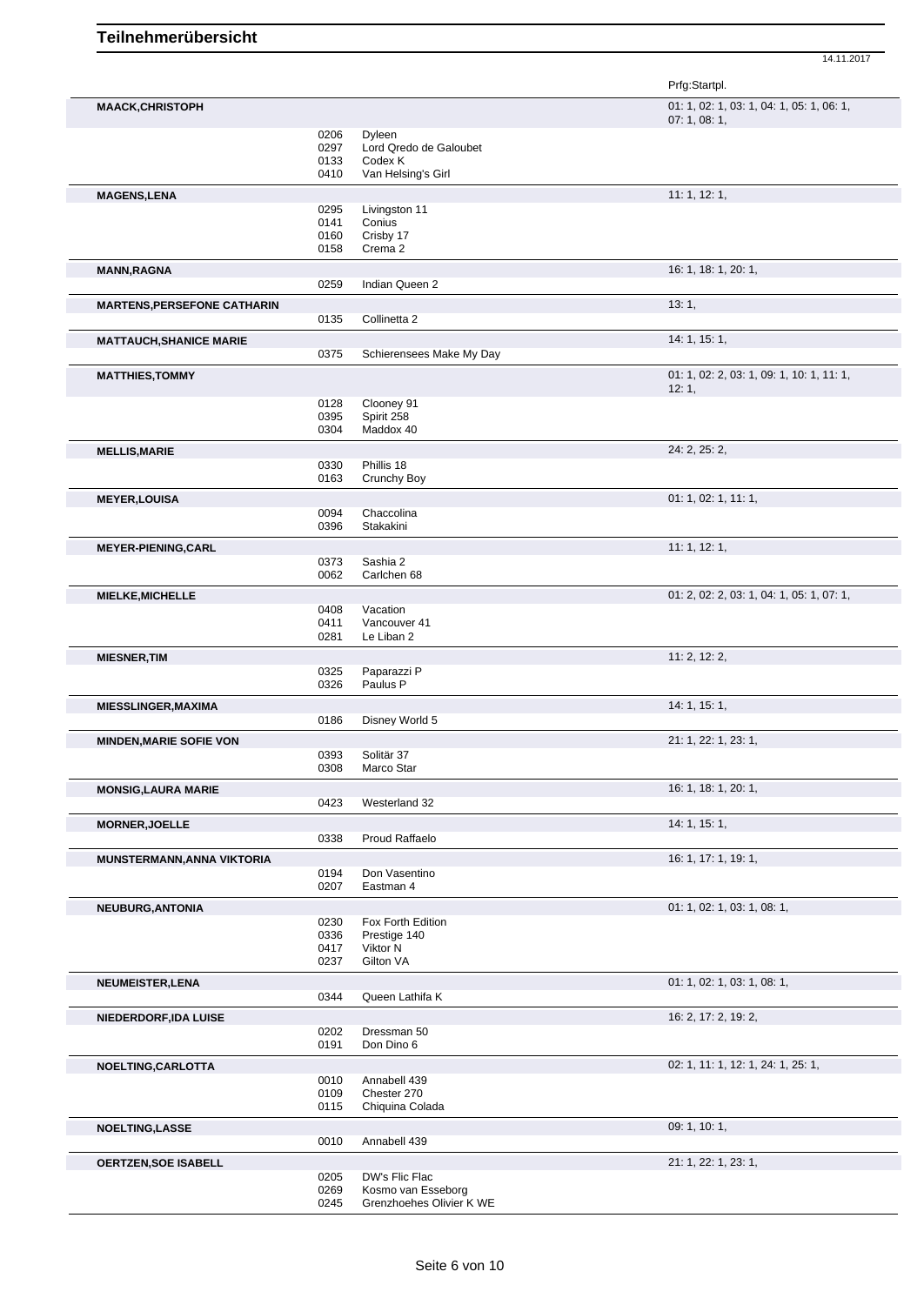14.11.2017

|                            |              |                            | Prfg:Startpl.                                           |
|----------------------------|--------------|----------------------------|---------------------------------------------------------|
| <b>OSTERHOFF,ZOE</b>       |              |                            | 01: 1, 02: 1, 03: 1, 04: 2, 05: 1, 06: 2,<br>07:1,08:1, |
|                            | 0079         | Castella R                 |                                                         |
|                            | 0095<br>0078 | Chacenny<br>Cassandra 340  |                                                         |
|                            | 0042         | Camador SB                 |                                                         |
|                            | 0359         | Quite Balou                |                                                         |
|                            | 0047         | Cancara E                  |                                                         |
|                            | 0084         | Celina 218                 |                                                         |
|                            | 0342         | Quasi Fomia Z              |                                                         |
|                            | 0339<br>0247 | Qatar 3<br>Hardwell        |                                                         |
|                            | 0238         | Gina Fomia Z               |                                                         |
|                            | 0212         | Elovely                    |                                                         |
|                            | 0152         | Cosmos Stardetiji Z        |                                                         |
| PALM, ENYA                 |              |                            | 21: 1, 22: 1, 23: 1,                                    |
|                            | 0232         | Frühlingstraum 7           |                                                         |
| PETERMEIER, MAJA LOREEN    |              |                            | 21: 1, 22: 1, 23: 1,                                    |
|                            | 0180<br>0167 | Designer 11<br>Da Vinci HS |                                                         |
|                            |              |                            |                                                         |
| PETERMEIER, VIVIEN LOU     |              |                            | 16: 1, 17: 1, 19: 1,                                    |
|                            | 0222         | Fashion Freak VP           |                                                         |
| PEUKERT, RICARDA FRANZISKA |              |                            | 16: 1, 17: 1, 19: 1,                                    |
|                            | 0241         | Golden Gate N              |                                                         |
| <b>PHILIPPS, MORITZ</b>    |              |                            | 11:1, 12:1,                                             |
|                            | 0401         | Svorre                     |                                                         |
|                            | 0389         | So Special 4               |                                                         |
| POLETTO, PAOLA             |              |                            | 11: 2, 12: 2,                                           |
|                            | 0080         | Casting 3                  |                                                         |
|                            | 0005         | Almara 7                   |                                                         |
| <b>PUETTNER, SOPHIE</b>    |              |                            | 14: 1, 15: 1,                                           |
|                            | 0189         | Dodo 56                    |                                                         |
| RAUPACH, MARTHA            |              |                            | 14: 1, 15: 1,                                           |
|                            | 0303         | Mad Max WE                 |                                                         |
| RICHTER, LILLI             |              |                            | 14:1, 15:1,                                             |
|                            | 0313         | Mister-Motley              |                                                         |
| RIEDLINGER, SOPHIA         |              |                            | 01: 1, 03: 1, 04: 1, 05: 1, 06: 1, 07: 1,               |
|                            |              |                            | 08:1,                                                   |
|                            | 0419         | Waidfee 13                 |                                                         |
|                            | 0082         | Ce la vie 3                |                                                         |
| RITSCHER, CARLOTTA MARIA   |              |                            | 21: 1, 22: 1, 23: 1,                                    |
|                            | 0315         | Mon Cheri G                |                                                         |
| RITTERS, JANNE             |              |                            | 01: 1, 02: 1, 03: 1, 08: 1, 11: 1, 12: 1,               |
|                            | 0123         | Claudia 37                 |                                                         |
|                            | 0187         | Dithmarsia                 |                                                         |
| ROCHEL, TRUDY              |              |                            | 21: 1, 22: 1, 23: 1,                                    |
|                            | 0197         | Donni Darco                |                                                         |
|                            | 0007         | American Dragon            |                                                         |
|                            | 0376         | Schierensees Midnight Blue |                                                         |
| ROELING-MUELLER, MAIRA     |              |                            | 21: 1, 22: 1, 23: 1,                                    |
|                            | 0265         | Kaiserwinner 2             |                                                         |
| ROHLFING, COLIN            |              |                            | 13:1,                                                   |
|                            | 0104         | Checkpoint Charlie 4       |                                                         |
|                            | 0312         | Miss Aileen                |                                                         |
| <b>ROLF, ROSALIE</b>       |              |                            | 09: 1, 10: 1,                                           |
|                            | 0305         | Makuna Matata WE           |                                                         |
| ROTH, ANTONIA              |              |                            | 14: 1, 15: 1,                                           |
|                            | 0246         | Hancock 11                 |                                                         |
| <b>RUEDER, MATHIES</b>     |              |                            | 09: 1, 10: 1,                                           |
|                            | 0292         | Lilith 25                  |                                                         |
| RUHE, STELLA               |              |                            | 09: 2, 10: 2,                                           |
|                            | 0166         | D' Agostinos Kid           |                                                         |
|                            | 0003         | Adventure 55               |                                                         |
| RULLMANN, STEFFEN          |              |                            | 01: 2, 02: 1, 03: 1, 05: 1, 06: 1, 08: 1,               |
|                            | 0217         | Evi 42                     |                                                         |
|                            | 0114         | Chiquiletta                |                                                         |
|                            | 0271         | La fille spéciale          |                                                         |
|                            | 0418         | Vilana Vita                |                                                         |
|                            | 0103         | Checkalido                 |                                                         |
| RUPPERT, FABIENNE          |              |                            | 14:1, 15:1,                                             |
|                            | 0309         | Mc Memory                  |                                                         |

Mc Memory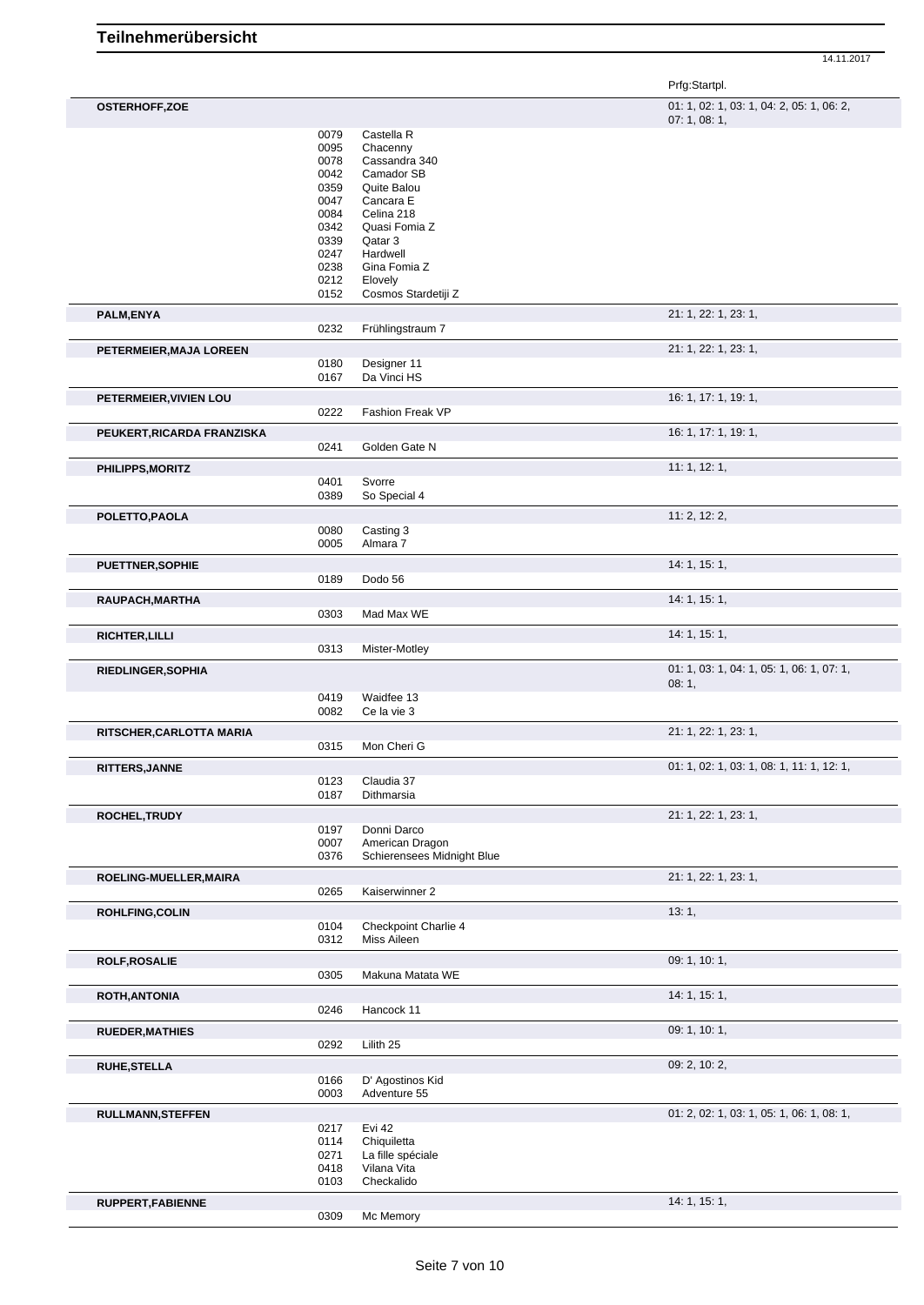|                                 |              |                                      | Prfg:Startpl.                                           |
|---------------------------------|--------------|--------------------------------------|---------------------------------------------------------|
| SANDBRINK, ANTONIA              |              |                                      | 16: 1, 18: 1, 20: 1,                                    |
|                                 | 0208         | Eclipse OSF                          |                                                         |
| <b>SCHEFFER, LISANN VON</b>     |              |                                      | 11:1, 12:1,                                             |
|                                 | 0106         | Cheerio-Blue                         |                                                         |
| <b>SCHENK, JACOB</b>            |              |                                      | 16: 1, 17: 1, 19: 1,                                    |
|                                 | 0171         | Davi Dor OLD                         |                                                         |
| <b>SCHLENKER, PAULA</b>         |              |                                      | 01: 1, 02: 1, 03: 1, 04: 1, 05: 1, 06: 1,<br>07:1,08:1, |
|                                 | 0377         | Scrabble GP                          |                                                         |
|                                 | 0036         | Calera <sub>7</sub>                  |                                                         |
| <b>SCHMIDT, JOHANNA</b>         |              |                                      | 01: 1, 02: 1, 03: 1, 04: 1, 05: 1, 07: 1,               |
|                                 |              |                                      | 08:1,                                                   |
|                                 | 0352<br>0264 | Quintana Roo 2<br>Just for Fun 52    |                                                         |
|                                 | 0343         | Quasi Quambel 2                      |                                                         |
| <b>SCHMIDT, JOHANNA</b>         |              |                                      | 13:1,                                                   |
|                                 | 0176         | Delpiero 2                           |                                                         |
| <b>SCHMIDT, MAGNUS</b>          |              |                                      | 24: 1, 25: 1,                                           |
|                                 | 0323         | Orchid's Lambada                     |                                                         |
| <b>SCHMIDT, VIKTORIA</b>        |              |                                      | 01: 2, 02: 2, 03: 1, 05: 1, 08: 1,                      |
|                                 | 0425<br>0385 | Wholivia<br>Sir Douglas 10           |                                                         |
|                                 | 0014         | Athena 174                           |                                                         |
|                                 | 0188         | Diva HX                              |                                                         |
|                                 | 0224         | Finnish                              |                                                         |
| SCHMITZ-MORKRAMER, ALEGRA       |              |                                      | 14: 1, 15: 1,                                           |
|                                 | 0298         | Loreley 95                           |                                                         |
| SCHMITZ-MORKRAMER, HELENA       | 0198         | Doraya S                             | 16: 1, 17: 1, 19: 1,                                    |
|                                 |              |                                      |                                                         |
| SCHMOEE, CARLOTTA               | 0409         | Vallerie 12                          | 11:1, 12:1,                                             |
|                                 |              |                                      |                                                         |
| <b>SCHMOLLING, LEON</b>         | 0116         | Chuck 29                             | 11:1, 12:1,                                             |
|                                 | 0136         | Con Cammino                          |                                                         |
|                                 | 0039         | Call me Cnut                         |                                                         |
| <b>SCHNAKENBERG, MAJA</b>       |              |                                      | 16: 1, 21: 2,                                           |
|                                 | 0334         | Popcorn WE                           |                                                         |
|                                 | 0195<br>0209 | Donna-Noblesse<br>Ekras van Tastique |                                                         |
|                                 | 0448         | Royal Sid 3                          |                                                         |
| <b>SCHNEIDER, KRISTIN</b>       |              |                                      | 16: 1, 18: 1, 20: 1,                                    |
|                                 | 0384         | Sir David Copperfield                |                                                         |
| <b>SCHOECHERT,LAURA</b>         |              |                                      | 01: 1, 02: 1, 03: 1, 04: 1, 05: 1, 07: 1,               |
|                                 |              |                                      | 08:1,                                                   |
|                                 | 0294<br>0378 | Linett 15<br>Selma K.                |                                                         |
|                                 | 0181         | Dewinia 2                            |                                                         |
|                                 | 0289         | Lesa                                 |                                                         |
|                                 | 0420         | Waiomi 2                             |                                                         |
| SCHOELERMANN, ANNA              | 0009         | Andor BKO                            | 21: 1, 22: 1, 23: 1,                                    |
|                                 |              |                                      |                                                         |
| <b>SCHOEN, METTE</b>            | 0422         | Weisel 5                             | 14: 1, 15: 1,                                           |
|                                 | 0262         | Jokers Jungle Prince                 |                                                         |
|                                 | 0253         | <b>HET Desert Pearl</b>              |                                                         |
|                                 | 0059<br>0398 | Carice T<br>Sterne vd Vosberg        |                                                         |
|                                 |              |                                      |                                                         |
| <b>SCHOETTLER, GIULIA MARIA</b> | 0025         | Bianca 383                           | 09: 2, 10: 2, 24: 1, 25: 1,                             |
|                                 | 0306         | Manni 40                             |                                                         |
|                                 | 0254         | Hidalgo 166                          |                                                         |
|                                 | 0324         | Palisander 87                        |                                                         |
| <b>SCHREYER, HANNA</b>          |              |                                      | 09: 1, 10: 1, 24: 1, 25: 1,                             |
|                                 | 0033         | Cacau 10                             |                                                         |
| <b>SCHUCHER, MAREIKE</b>        | 0017         | Balisto 29                           | 16: 1, 18: 1, 20: 1,                                    |
|                                 |              |                                      |                                                         |
| <b>SCHWARZE,LUNA</b>            | 0061         | Carla 168                            | 13:1,                                                   |
|                                 | 0340         | Quantaloope                          |                                                         |
| <b>SEEMANN, JOSEPHINE</b>       |              |                                      | 09: 1, 10: 1,                                           |
|                                 | 0451         | Crown High Society                   |                                                         |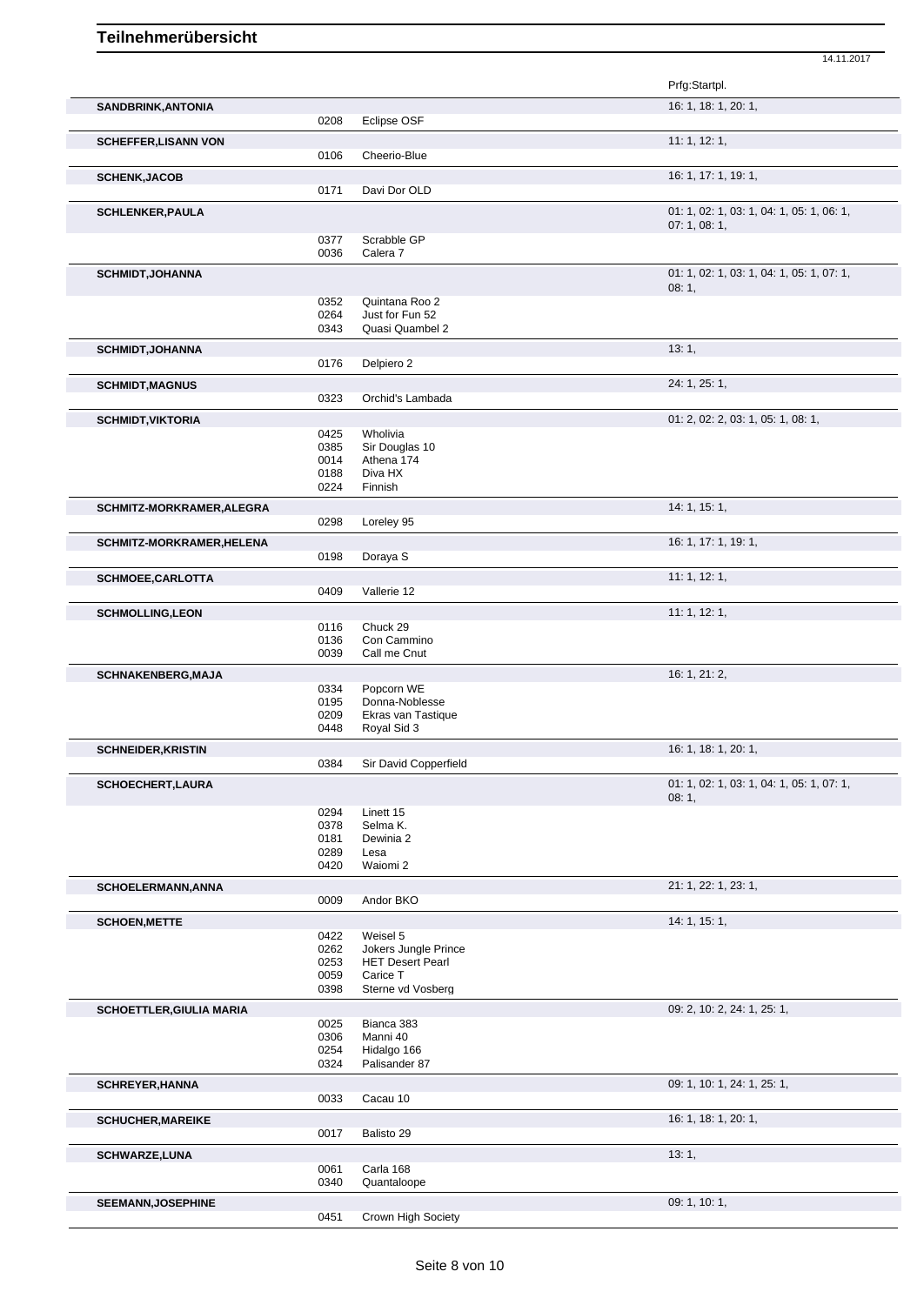|                               |              |                            | Prfg:Startpl.                                      |
|-------------------------------|--------------|----------------------------|----------------------------------------------------|
| SEIDEL, MENOUA                | 0441         | Dream of April             | 21: 1, 22: 1,                                      |
|                               |              |                            | 24: 1, 25: 1,                                      |
| <b>SEIDL, ANN-SOPHIE</b>      | 0022         | Berkzicht Rob 2            |                                                    |
| SIEBERT, LEANDRA              |              |                            | 09: 1, 10: 1,                                      |
|                               | 0331         | Pik Ass 10                 |                                                    |
| SIEMERS, AVENA                |              |                            | 21: 1, 22: 1, 23: 1,                               |
|                               | 0201         | Dresscode 2                |                                                    |
| SIEVER, MIA                   |              |                            | 13:1,                                              |
|                               | 0216         | Escada 127                 |                                                    |
| <b>SIEVERS, TOMKE</b>         | 0353         |                            | 01: 1, 02: 1, 03: 1, 11: 1, 12: 1,                 |
|                               |              | Quinterus                  |                                                    |
| <b>SOMMER, BEN FREDERIK</b>   | 0356         | Quintolo                   | 01: 1, 02: 1, 08: 1, 11: 1, 12: 1,                 |
|                               |              |                            |                                                    |
| <b>STAIS, ALEXA</b>           |              |                            | 01: 1, 02: 1, 03: 1, 04: 2, 06: 2, 07: 1,<br>08:1, |
|                               | 0445         | <b>Bjerglunds Cuba</b>     |                                                    |
|                               | 0446         | Quisto 2                   |                                                    |
|                               | 0447         | Quintano 35                |                                                    |
| <b>STECHER, NATALIA</b>       |              |                            | 04: 2, 05: 1, 06: 2, 07: 1, 08: 1, 11: 1,          |
|                               | 0153         | Coulyn                     | 12:1,                                              |
|                               | 0234         | Fürst Reiner               |                                                    |
|                               | 0018         | Bartholomaeus 2            |                                                    |
| <b>STELBE, LILY SOPHIE</b>    |              |                            | 09: 1, 10: 1, 24: 1, 25: 1,                        |
|                               | 0397         | Steendiek's Most Wanted    |                                                    |
| <b>STIEPER, THORE</b>         |              |                            | 09: 1, 10: 1,                                      |
|                               | 0175         | Del Piero 25               |                                                    |
| <b>STOEVER, MAI-BRITT</b>     |              |                            | 21: 1, 22: 1, 23: 1,                               |
|                               | 0204         | Dustin 243                 |                                                    |
| <b>STOLL, IMKE</b>            |              |                            | 21: 1, 22: 1, 23: 1,                               |
|                               | 0365<br>0257 | Rodrigo 83<br>Humpfry-Me   |                                                    |
| STOLPMANN, JOYA CATHARINA     |              |                            | 16: 1, 17: 1, 19: 1,                               |
|                               | 0168         | Dajano 10                  |                                                    |
| <b>STRUCK, STINA</b>          |              |                            | 11:1, 12:1,                                        |
|                               | 0335         | Porquito C                 |                                                    |
| <b>TERHECHTE, MARKUS</b>      |              |                            | 01: 1, 02: 1, 03: 1, 04: 1, 05: 1, 06: 1,          |
|                               |              |                            | 07:1,08:1,                                         |
|                               | 0358         | Quintus 116                |                                                    |
|                               | 0139<br>0210 | Condor 601<br>Eldorado 137 |                                                    |
|                               |              |                            | 14: 1, 15: 1,                                      |
| THIEL, AMADEA                 | 0200         | Dress-Boy                  |                                                    |
|                               |              |                            | 01: 1, 02: 1, 03: 1, 04: 1, 05: 1, 07: 1,          |
| <b>THORMAEHLEN, LASSE</b>     | 0096         | Chalana 2                  |                                                    |
|                               | 0349         | QuickNick                  |                                                    |
| <b>TIMMERMANN, PIA</b>        |              |                            | 16: 1, 18: 1, 20: 1,                               |
|                               | 0223         | <b>Filou 1839</b>          |                                                    |
| <b>VILLWOCK, FLORIAN</b>      |              |                            | 01: 2, 02: 1, 03: 1, 05: 1, 06: 1, 08: 1,          |
|                               | 0119         | Clair de Lune R            |                                                    |
|                               | 0137         | Con Levi                   |                                                    |
| <b>VOGLER, HEDDA</b>          |              |                            | 13:1,                                              |
|                               | 0372         | Sarasani P                 |                                                    |
| <b>VOIGT, LAURA</b>           |              |                            | 01: 1, 02: 1, 03: 1, 04: 1, 05: 1, 06: 1,          |
|                               | 0433         | Cracker by Jet 2           | 07:1,08:1,                                         |
|                               | 0434         | <b>Classified Love</b>     |                                                    |
| <b>WACHHOLTZ, KONSTANZE</b>   |              |                            | 01: 2, 02: 2, 03: 1, 08: 1,                        |
|                               | 0228         | For You 44                 |                                                    |
|                               | 0162<br>0032 | Cruella de vil 37          |                                                    |
|                               |              | Bull Run's T-Mac           |                                                    |
| <b>WAHLERS, JOHANNA MARIE</b> | 0215         | Enzo 87                    | 11:1, 12:1,                                        |
|                               |              |                            |                                                    |
| <b>WASCHER, CHRISTIN</b>      | 0345         | Queen Waltraud             | 01: 1, 02: 1, 03: 1, 04: 1, 05: 1, 07: 1,          |
|                               | 0402         | Sweet Peppina              |                                                    |
|                               |              |                            |                                                    |

14.11.2017

0287 Leona - W